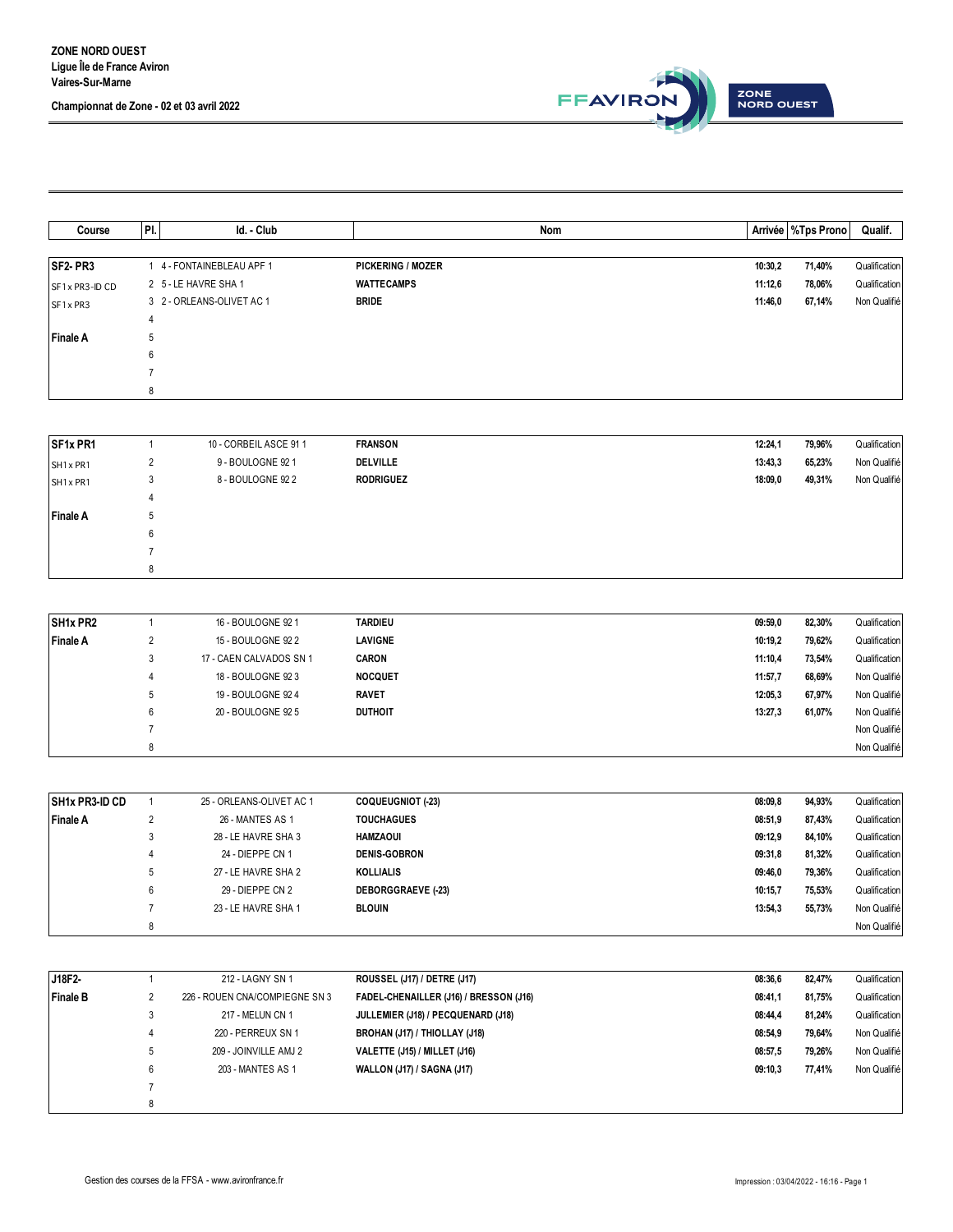I



| Course   | PI. | Id. - Club                                                           | <b>Nom</b>                             |         | Arrivée   %Tps Prono | Qualif.       |
|----------|-----|----------------------------------------------------------------------|----------------------------------------|---------|----------------------|---------------|
| J18F2-   |     | 204 - SAINTES CA/REIMS CNRR 1 (HZ)                                   | FOUQUET (J17) / SELLIER (J18)          | 07:59.5 | 88,84%               | Qualification |
| Finale A |     | 211 - PERREUX SN/TOULOUSE A 2 (MZ)                                   | HERSCOVICI (J17) / LAGARDE (J18)       | 08:13.5 | 86,31%               | Qualification |
|          | J   | 218 - HAUTE SEINE SN 1                                               | BREBION (J18) / STEPHAN (J17)          | 08:15.2 | 86,03%               | Qualification |
|          |     | 225 - PERREUX SN/HAUTE SEINE SN 1                                    | RANVIER (J18) / QUETTIER MOUNIEN (J17) | 08:22.8 | 84,73%               | Qualification |
|          |     | 5 205 - BOULOGNE 92/BUTRY SUR OISE VOA 2 ZANELLI (J17) / PEJIC (J18) |                                        | 08:35.1 | 82,71%               | Qualification |
|          | 6   | 219 - ANGERS NA 1                                                    | CAMUT (J17) / CLATIN (J17)             | 08:37.5 | 82,32%               | Qualification |
|          |     |                                                                      |                                        |         |                      |               |
|          |     |                                                                      |                                        |         |                      |               |

| J18H2-          | 241 - FONTAINEBLEAU APF/MEAUX CN 2 | LE DROUMAGUET (J17) / DAVAU (J17)     | 07:35.1 | 84.61% | Qualification |
|-----------------|------------------------------------|---------------------------------------|---------|--------|---------------|
| <b>Finale B</b> | 235 - HAUTE SEINE SN 1             | SAUVAN (J18) / CAROL (J18)            | 07:41.8 | 83.37% | Non Qualifié  |
|                 | 234 - BOULOGNE 92 1                | OLZIER-LE CALVE (J18) / DUBOIS (J18)  | 07:53.3 | 81.34% | Non Qualifié  |
|                 | 230 - MEULAN LES MUREAUX AMMH 1    | LAMBOI DAGUET (J18) / BLONDELET (J18) | 07:56.3 | 80.83% | Non Qualifié  |
|                 | 245 - JOINVILLE AMJ 4              | REDON (J15) / ROUVEAU (J15)           | 08:02.4 | 79.80% | Non Qualifié  |
|                 | 237 - CAEN CALVADOS SN 1           | DESMORTREUX (J17) / JOSEPHINE (J17)   | 08:14.5 | 77,86% | Non Qualifié  |
|                 |                                    |                                       |         |        |               |
|                 |                                    |                                       |         |        |               |

| J18H2-          |   | 232 - JOINVILLE AMJ 1          | GRAIS (J17) / LAVAL (J18)                | 07:31,7 | 27:23,9 | Qualification |
|-----------------|---|--------------------------------|------------------------------------------|---------|---------|---------------|
| <b>Finale A</b> |   | 239 - ANGERS NA 1              | <b>MALECOT (J18) / CHOICHILLON (J18)</b> | 07:36,7 | 13:49,7 | Qualification |
|                 | w | 238 - PERREUX SN 1             | PICQUET EGLY (J18) / MERAPPERE (J18)     | 07:39,9 | 05:30,5 | Qualification |
|                 |   | 246 - JOINVILLE AMJ 2          | DERANCOURT (J18) / SOBCZAK (J18)         | 07:43,1 | 57:13,9 | Qualification |
|                 |   | 233 - HAUTE SEINE SN / MEAUX 1 | KIEFFER (J18) / LE MOIGN (J18)           | 07:48.7 | 42:48.5 | Qualification |
|                 |   | 247 - ROUEN CNA 1              | LION (J17) / LE LAN (J17)                | 08:09.6 | 52:21,6 | Qualification |
|                 |   |                                |                                          |         |         |               |
|                 |   |                                |                                          |         |         |               |

| J18F1x          |    | 68 - BASSE SEINE SN 3 | DINARD (J17)                       | 08:46,3 | 84,55% | Qualification |
|-----------------|----|-----------------------|------------------------------------|---------|--------|---------------|
| <b>Finale B</b> |    | 54 - MELUN CN 1       | <b>MOUBRI (J18)</b>                | 08:48,9 | 84,13% | Qualification |
|                 | J. | 48 - LE MANS SA 1     | <b>MOREAU (J18)</b>                | 08:53,5 | 83,41% | Non Qualifié  |
|                 |    | 56 - VERSAILLES CN 1  | <b>BOUDOUX DHAUTEFEUILLE (J17)</b> | 09:00.8 | 82,29% | Non Qualifié  |
|                 | 5  | 60 - ANGERS NA 1      | <b>BERTIN (J15)</b>                | 09:02.9 | 81,96% | Non Qualifié  |
|                 | 6  | 62 - NANTES CLL AV 1  | JEN WEGERDT (J18)                  | 09:08.8 | 81,08% | Non Qualifié  |
|                 |    |                       |                                    |         |        |               |
|                 |    |                       |                                    |         |        |               |

| J18F1x          |    | 40 - SAINTES CA 1 (HZ)  | <b>MARCELOT (J17)</b>   | 08:38,1 | 85,88% | Qualification |
|-----------------|----|-------------------------|-------------------------|---------|--------|---------------|
| <b>Finale A</b> | ◠  | 61 - ACI 941            | <b>DIAS (J17)</b>       | 08:39.3 | 85,69% | Qualification |
|                 | J. | 33 - LORIENT A SCORFF 1 | <b>DEGEORGES (J18)</b>  | 08:43,4 | 85,01% | Qualification |
|                 |    | 55 - NANTES CA 1        | GALLEN (J17)            | 08:52.6 | 83,55% | Qualification |
|                 | 5  | 47 - LE HAVRE SHA 1     | KURBIEL (J16)           | 08:56,5 | 82,95% | Qualification |
|                 | 6  | 69 - JOINVILLE AMJ 2    | <b>BOUTILLIER (J17)</b> | 09:11,5 | 80,68% | Qualification |
|                 |    |                         |                         |         |        |               |
|                 | 8  |                         |                         |         |        |               |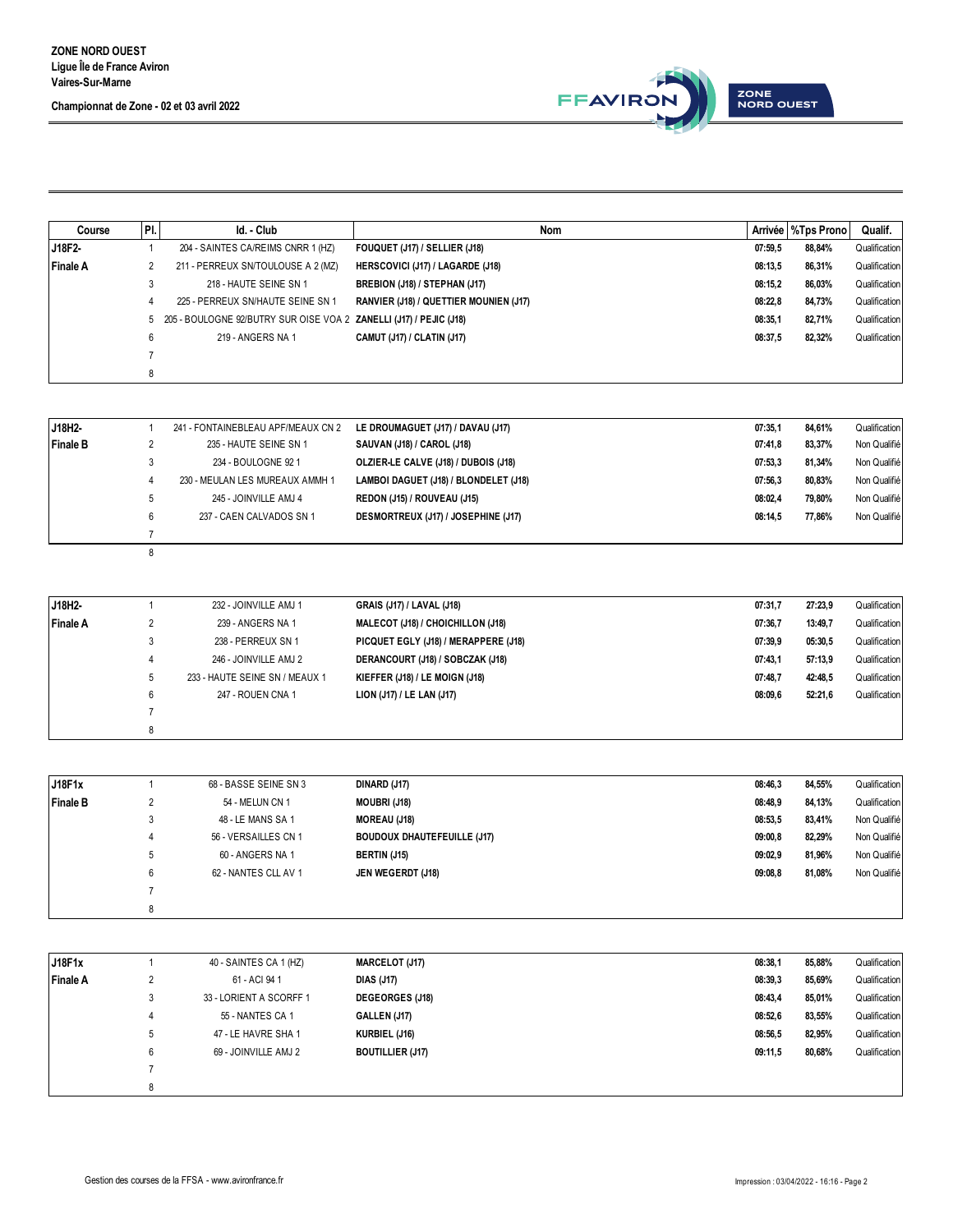

| Course          | PI.         | Id. - Club                 |                          | <b>Nom</b> |         | Arrivée   %Tps Prono | Qualif.       |
|-----------------|-------------|----------------------------|--------------------------|------------|---------|----------------------|---------------|
| J18H1x          |             | 126 - BASSE SEINE SN 1     | ROIENA (J18)             |            | 07:58,8 | 85,22%               | Qualification |
| <b>Finale B</b> |             | 117 - PERREUX SN 2         | <b>CHATELAIN (J17)</b>   |            | 08:02,8 | 84,51%               | Non Qualifié  |
|                 |             | 119 - BOULOGNE 921         | CAMPINA (J17)            |            | 08:03.9 | 84,31%               | Non Qualifié  |
|                 | 4           | 113 - CHATEAU-GONTIER CN 1 | <b>DELACOMMUNE (J16)</b> |            | 08:15,6 | 82,33%               | Non Qualifié  |
|                 | $5^{\circ}$ | 120 - RENNES SR 1          | <b>GAUTHEREAU (J18)</b>  |            | 08:17,8 | 81,96%               | Non Qualifié  |
|                 | 6           | 134 - CAEN CALVADOS SN 2   | LE TROCQUER (J16)        |            | 08:18.4 | 81,86%               | Non Qualifié  |
|                 |             |                            |                          |            |         |                      |               |
|                 | 8           |                            |                          |            |         |                      |               |

| J18H1x          |    | 77 - LORIENT A SCORFF 1                                            | GONZALEZ (J18)       | 07:54.8 | 85,94% | Qualification |
|-----------------|----|--------------------------------------------------------------------|----------------------|---------|--------|---------------|
|                 |    |                                                                    |                      |         |        |               |
| <b>Finale A</b> |    | 91 - HAUTE SEINE SN 1                                              | <b>CHENEDE (J18)</b> | 07:57,2 | 85,49% | Qualification |
|                 | J. | 84 - JOINVILLE AMJ 1                                               | <b>VOSGIEN (J17)</b> | 07:57,5 | 85,45% | Qualification |
|                 |    | 98 - JOINVILLE AMJ 2                                               | CIMENT (J18)         | 08:06.6 | 83,85% | Qualification |
|                 | 5  | 105 - ARGENTEUIL COMA 1 (Hors Classement) AIT-KHELIFA MALLET (J17) |                      | 08:09.4 | 83,36% |               |
|                 | 6  | 112 - MELUN CN 1                                                   | DUCEPT (J17)         | 08:14.0 | 82,60% | Qualification |
|                 |    | 127 - NANTES CA 1                                                  | LECOT (J17)          | 08:23.7 | 80,99% | Qualification |
|                 | 8  |                                                                    |                      |         |        |               |

| SF <sub>2</sub> |   | 262 - PERREUX SN 1            | MARCELLIN (-23) / GORGUET (-23)  | 08:29,6 | 79,86% | Qualification |
|-----------------|---|-------------------------------|----------------------------------|---------|--------|---------------|
| <b>Finale B</b> |   | 258 - ANGERS NA 1             | FAURE / LEBRUN (-23)             | 08:40.2 | 78,23% | Qualification |
|                 |   | 259 - NANTES CA/BOULOGNE 92 1 | COLLIARD (-23) / CHASTENET (-23) | 08:55,2 | 76,05% | Non Qualifié  |
|                 | л | 264 - ANGERS NA 2             | <b>RAULT (-23) / BOUET</b>       | 09:01,2 | 75,20% | Non Qualifié  |
|                 | 5 |                               |                                  |         |        | Non Qualifié  |
|                 |   |                               |                                  |         |        | Non Qualifié  |
|                 |   |                               |                                  |         |        |               |
|                 |   |                               |                                  |         |        |               |

| SF <sub>2</sub> |                                                                          | E HAVRE SHA/AIX LES BAINS EN AVIRON 3 (N BOSQUET (-23) / VAUCORET (-23) | 07:49.4 | 86,72%        | Qualification |
|-----------------|--------------------------------------------------------------------------|-------------------------------------------------------------------------|---------|---------------|---------------|
| <b>Finale A</b> | 267 - ROUEN CNA 1                                                        | BOTEZATU (-23) / LOISEL                                                 | 07:55.3 | 85,62%        | Qualification |
|                 | 260 - NANTES CA 1                                                        | BOUCHOT / BOULOR, $\dot{a}\ddot{o}\sqrt{\phi}$ (-23)                    | 07:59.6 | 84.86%        | Qualification |
|                 | 4 1 - HAUTE SEINE SN/ENCOURAGEMENT - SESI BARTEZ (-23) / VILLANOVA (-23) | 08:03.5                                                                 | 84,17%  | Qualification |               |
|                 | 268 - NANTES CA 2                                                        | PIVETEAU-HURTIN / SEILLERY (-23)                                        | 08:15.1 | 82.20%        | Qualification |
|                 | 265 - CHATEAU-GONTIER CN 1                                               | HUCHEDE (-23) / BOULAY                                                  | 08:24.1 | 80.73%        | Qualification |
|                 |                                                                          |                                                                         |         |               |               |
|                 |                                                                          |                                                                         |         |               |               |

| SH <sub>2</sub> - PL | 279 - LAGNY SN 2                | <b>DETRE (-23) / HAUTIN (-23)</b>     | 07:49.3 | 80,96% | Qualification |
|----------------------|---------------------------------|---------------------------------------|---------|--------|---------------|
| <b>Finale B</b>      | 281 - LE MANS SA 1              | <b>MARTINEZ / BABINET</b>             | 07:52.2 | 80,47% | Non Qualifié  |
|                      | 289 - JOINVILLE AMJ 1           | <b>HUYGHE / CASCARRE</b>              | 07:56.1 | 79,81% | Non Qualifié  |
|                      | 271 - PERREUX SN 1              | <b>MARCELLIN (J17) / HAUTIN (J17)</b> | 07:56.8 | 79,71% | Non Qualifié  |
|                      | 272 - MEULAN LES MUREAUX AMMH 1 | ETIENNE / LEFRESNE (-23)              | 07:58,5 | 79,41% | Non Qualifié  |
|                      | 282 - CORBEIL ASCE 91 2         | <b>WOLFF / DEBORD</b>                 | 08:00.2 | 79,14% | Non Qualifié  |
|                      |                                 |                                       |         |        |               |
|                      |                                 |                                       |         |        |               |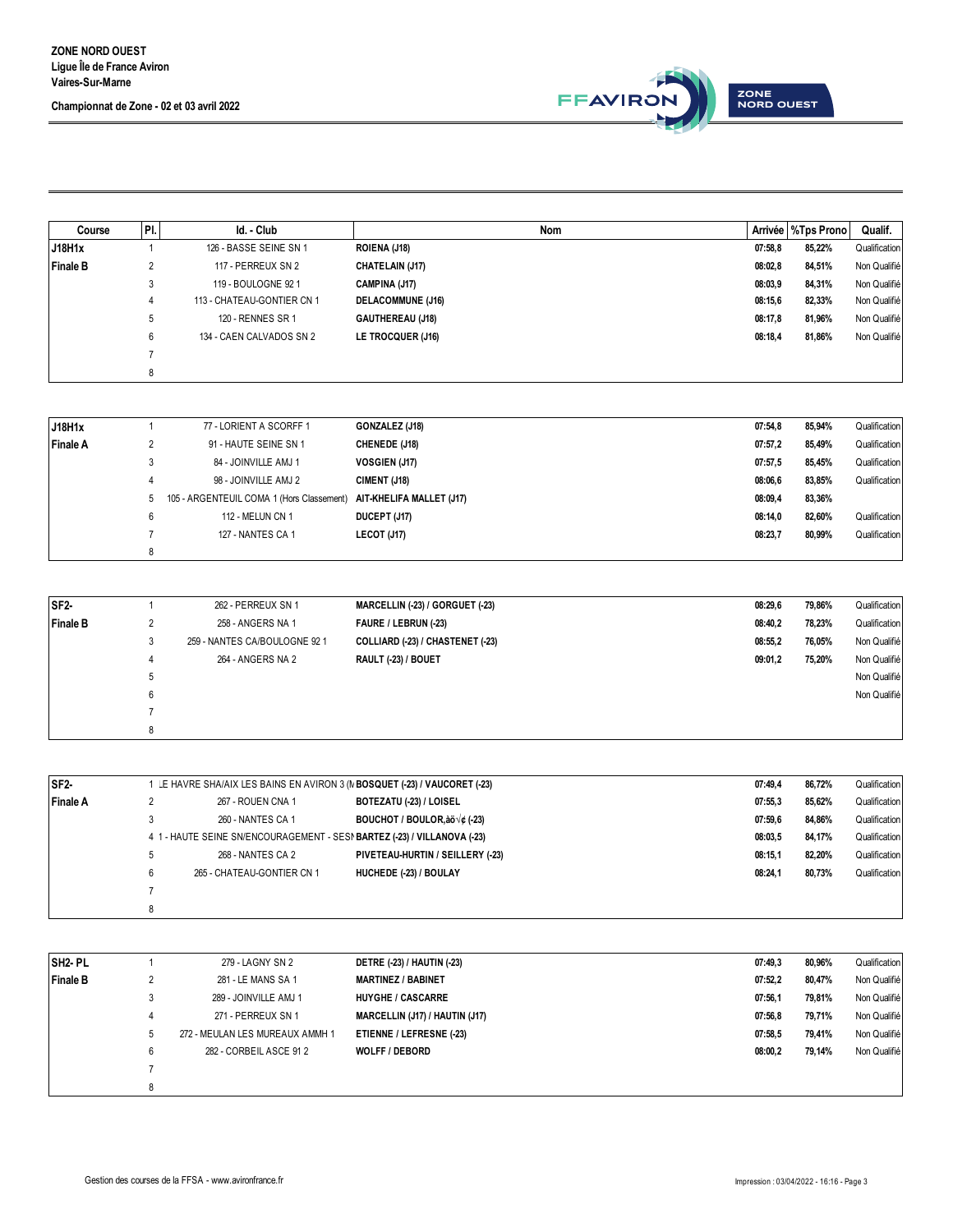

| Course          | PI.      | Id. - Club                     | <b>Nom</b>                          |         | Arrivée   %Tps Prono | Qualif.       |
|-----------------|----------|--------------------------------|-------------------------------------|---------|----------------------|---------------|
| <b>SH2-PL</b>   |          | 287 - CORBEIL ASCE 911         | <b>FORTIER / FORTIER</b>            | 07:13,0 | 87,77%               | Qualification |
| <b>Finale A</b> | <u>.</u> | 273 - BOULOGNE 92 3            | <b>FAUCHEUX / RAINEAU</b>           | 07:18.4 | 86,68%               | Qualification |
|                 | 3        | 275 - NANTES CA 1              | <b>SAUMET / LAMOTHE (-23)</b>       | 07:26,2 | 85,16%               | Qualification |
|                 | 4        | 288 - BOULOGNE 92 1            | <b>FAUGER / BROUSSART (-23)</b>     | 07:27.3 | 84,95%               | Qualification |
|                 | 5        | 280 - JOINVILLE AMJ/MELUN CN 1 | <b>HOANG (-23) / FARGES (-23)</b>   | 07:35,1 | 83,50%               | Qualification |
|                 | 6        | 286 - LAGNY SN 1               | <b>BENOIT (-23) / DELISSE (-23)</b> | 07:37.7 | 83,02%               | Qualification |
|                 |          |                                |                                     |         |                      |               |
|                 | 8        |                                |                                     |         |                      |               |

| SH <sub>2</sub> |    | 295 - ROUEN CNA 1                   | LARCHEVEQUE (-23) / ROBIN         | 07:20,3 | 83,59% | Qualification |
|-----------------|----|-------------------------------------|-----------------------------------|---------|--------|---------------|
| <b>Finale B</b> |    | 302 - ANGERS NA 1                   | SAUTEREAU / SALAT (-23)           | 07:24.0 | 82,88% | Qualification |
|                 | J. | 300 - MEULAN LES MUREAUX AMMH 1     | <b>SILVESTRE / LABORDE</b>        | 07:24.3 | 82,82% | Non Qualifié  |
|                 |    | 292 - JOINVILLE AMJ 1               | <b>DELFAU / DELACHAUME</b>        | 07:29.7 | 81,83% | Qualification |
|                 |    | 307 - CHATEAU-GONTIER CN/NANCY SN 1 | <b>ESNOL (-23) / THOMAS (-23)</b> | 07:33.7 | 81,12% | Non Qualifié  |
|                 | b  | 306 - JOINVILLE AMJ 2               | ROUVEAU / VALETTE                 | 07:41.6 | 79,73% | Non Qualifié  |
|                 |    |                                     |                                   |         |        |               |
|                 |    |                                     |                                   |         |        |               |

| SH <sub>2</sub> - | 294 - VERSAILLES CN/JOINVILLE AMJ 1                                      | MATHIEU (-23) / MERIGUET (-23)       | 07:03.6 | 86.88% | Qualification |
|-------------------|--------------------------------------------------------------------------|--------------------------------------|---------|--------|---------------|
| <b>Finale A</b>   | 310 - VERDUN CN/JOINVILLE AMJ 2                                          | <b>VIGNOL (-23) / NOTTELET (-23)</b> | 07:12.4 | 85.12% | Qualification |
|                   | 3 309 - BOULOGNE 92/CHALON SUR SAONE CA 3 THOMAS (-23) / CHOURAQUI (-23) |                                      | 07:14.8 | 84.63% | Qualification |
|                   | 308 - COMPIEGNE SN/ANNECY CN 4 (HZ)                                      | VIANDIER (-23) / PUYBARAUD (-23)     | 07:15.0 | 84,59% | Qualification |
|                   | 301 - BASSE SEINE SN/VERSAILLES CN 3                                     | <b>QUENNEVILLE / HOFFER-LORMAND</b>  | 07:17.8 | 84.05% | Qualification |
|                   | 296 - BOULOGNE 92/MELUN CN 2                                             | CHOVE (-23) / LOURDEZ (-23)          | 07:18.9 | 83,85% | Qualification |
|                   |                                                                          |                                      |         |        |               |
|                   |                                                                          |                                      |         |        |               |

| <b>SF1xPL</b>   |     | 330 - MANTES AS 2            | <b>DOLINSKI (-23)</b> | 08:32,8 | 86,19% | Qualification |
|-----------------|-----|------------------------------|-----------------------|---------|--------|---------------|
| <b>Finale B</b> |     | 316 - ENCOURAGEMENT - SESN 1 | LEHEUP (-23)          | 08:37,3 | 85,44% | Non Qualifié  |
|                 | - 0 | 320 - MEAUX CN 1             | GRISVAL (-23)         | 08:52,9 | 82,95% | Non Qualifié  |
|                 |     | 314 - BOULOGNE 92 1          | <b>ORAIN</b>          | 09:00,1 | 81,84% | Non Qualifié  |
|                 | 5   | 328 - LE MANS SA 1           | GAUVIN (-23)          | 09:00,6 | 81,76% | Non Qualifié  |
|                 | 6   | 331 - MELUN CN 2             | <b>FAUVEL (-23)</b>   | 09:14.8 | 79,68% | Non Qualifié  |
|                 |     |                              |                       |         |        |               |
|                 |     |                              |                       |         |        |               |

| <b>SF1x PL</b>  |   | 322 - BASSE SEINE SN 1 | <b>BOCCANFUSO (-23)</b> | 08:12,7 | 89,72% | Qualification |
|-----------------|---|------------------------|-------------------------|---------|--------|---------------|
| <b>Finale A</b> |   | 315 - NANTES CA 1      | <b>BERTRAND (-23)</b>   | 08:20,8 | 88,26% | Qualification |
|                 |   | 329 - MELUN CN 1       | <b>DESPRES (-23)</b>    | 08:23.1 | 87,85% | Qualification |
|                 | 4 | 317 - NANTES CA 2      | <b>DHAOUADI</b>         | 08:31,6 | 86,40% | Qualification |
|                 |   | 313 - FRANCE CN 1      | <b>DENIS</b>            | 08:39,1 | 85,15% | Qualification |
|                 |   | 323 - MANTES AS 1      | PORTIER (-23)           | 08:50,7 | 83,29% | Qualification |
|                 |   |                        |                         |         |        |               |
|                 |   |                        |                         |         |        |               |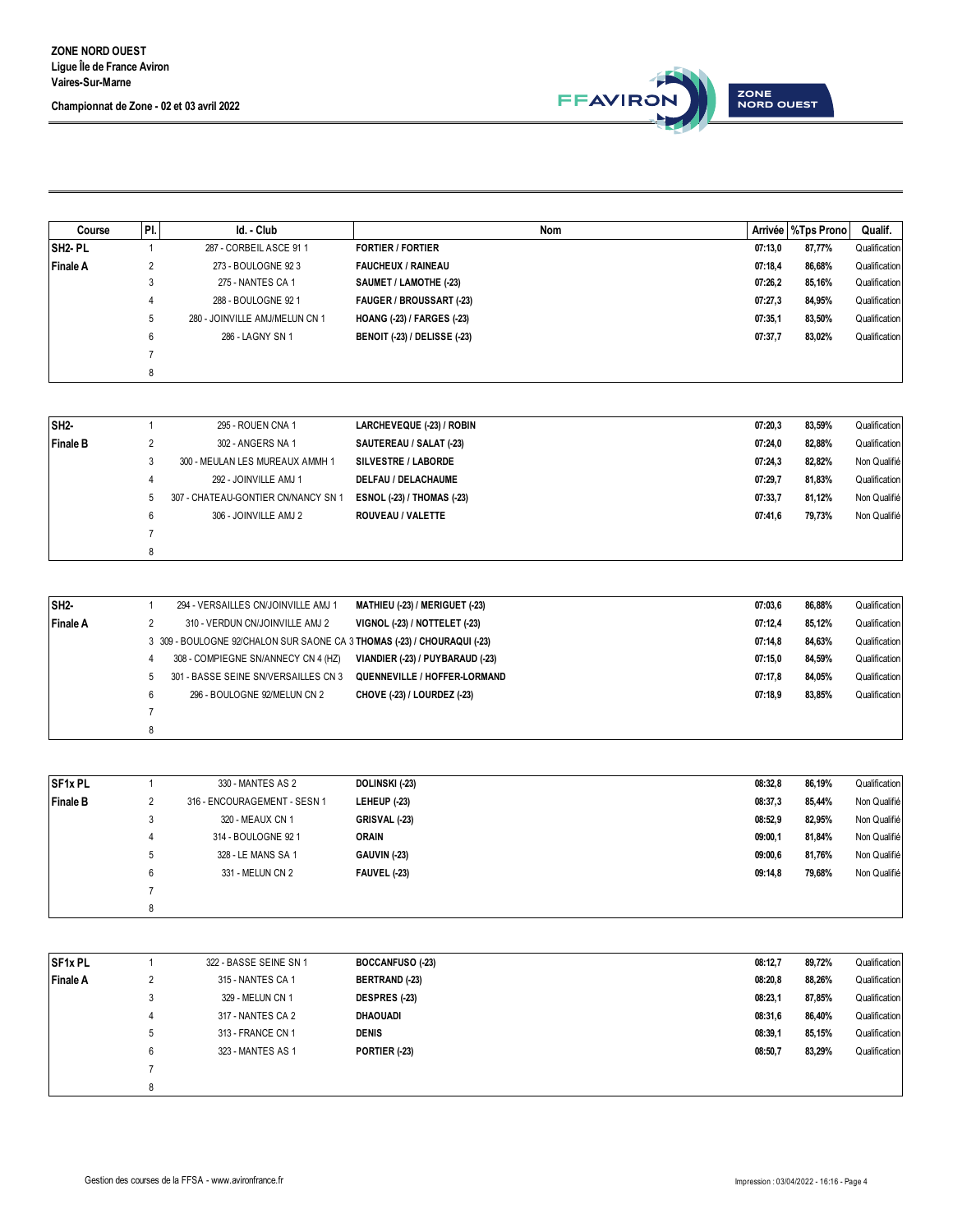

| Course          | PI.    | Id. - Club             |                       | <b>Nom</b> |         | Arrivée   %Tps Prono | Qualif.       |
|-----------------|--------|------------------------|-----------------------|------------|---------|----------------------|---------------|
|                 |        |                        |                       |            |         |                      |               |
| SH1x PL         |        | 366 - ROUEN CNA 2      | PRUVOST (-23)         |            | 07:28,0 | 88,84%               | Qualification |
| <b>Finale B</b> | ↑<br>∠ | 350 - BOULOGNE 92 1    | <b>COIGNARD (-23)</b> |            | 07:32,6 | 87,94%               | Non Qualifié  |
|                 | 3      | 357 - NANTES CLL AV 2  | ROCHETTE (-23)        |            | 07:37,9 | 86,93%               | Non Qualifié  |
|                 | 4      | 336 - NANTES CA 1      | <b>HUBERT</b>         |            | 07:41,8 | 86,18%               | Non Qualifié  |
|                 | 5      | 334 - CORBEIL ASCE 911 | <b>CUNSOLO (-23)</b>  |            | 07:43,0 | 85,96%               | Non Qualifié  |
|                 | 6      | 343 - TOURS ATM 1      | GIRAULT (-23)         |            | 07:52,9 | 84,17%               | Non Qualifié  |
|                 |        |                        |                       |            |         |                      |               |
|                 | 8      |                        |                       |            |         |                      |               |

| <b>SH1x PL</b> |              | 335 - MEULAN LES MUREAUX AMMH 1 | <b>BOVE</b>         | 07:18,9 | 90,69% | Qualification |
|----------------|--------------|---------------------------------|---------------------|---------|--------|---------------|
| Finale A       |              | 342 - LE MANS SA 1              | <b>DAVID</b>        | 07:22.7 | 89,91% | Qualification |
|                | 3            | 349 - ROUEN CNA 1               | <b>VERGER (-23)</b> | 07:24,8 | 89,48% | Qualification |
|                | 4            | 363 - HAUTE SEINE SN 1          | <b>BAUER (-23)</b>  | 07:28.2 | 88,80% | Qualification |
|                | <sub>5</sub> | 356 - MEULAN LES MUREAUX AMMH 2 | LEFEBVRE (-23)      | 07:29.1 | 88,63% | Qualification |
|                | 6            | 364 - NANTES CLL AV 1           | <b>MARIOT (-23)</b> | 07:41,4 | 86,27% | Qualification |
|                |              |                                 |                     |         |        |               |
|                | 8            |                                 |                     |         |        |               |

| SF <sub>1x</sub> |    | 372 - NANTES CA 2         | GANDIBLEUX (-23)     | 08:48.489 | 80,42% | Qualification |
|------------------|----|---------------------------|----------------------|-----------|--------|---------------|
| <b>Finale B</b>  |    | 380 - NANTES UNIVERSITE 1 | <b>MAZENQ-IZAC</b>   | 08:57.652 | 79,05% | Qualification |
|                  | J. | 376 - NANTES CA 3         | <b>HENNES (-23)</b>  | 09:08.966 | 77.42% | Non Qualifié  |
|                  |    | 388 - FONTAINEBLEAU APF 2 | <b>VILLARET</b>      | 09:18.245 | 76,13% | Non Qualifié  |
|                  | 5  | 387 - SAINT NAZAIRE OS 1  | <b>CHAUVIN (-23)</b> | 09:19.662 | 75,94% | Non Qualifié  |
|                  | 6  | 369 - FONTAINEBLEAU APF 1 | <b>GALLO</b>         | 09:36.864 | 73,67% | Non Qualifié  |
|                  |    |                           |                      |           |        |               |
|                  | 8  |                           |                      |           |        |               |

| SF <sub>1x</sub> |    | 371 - ENCOURAGEMENT - SESN 1 | <b>LEFEBVRE</b>       | 08:00,6 | 88,42% | Qualification |
|------------------|----|------------------------------|-----------------------|---------|--------|---------------|
| <b>Finale A</b>  |    | 378 - MONACO SN 2 (HZ)       | CHIAVINI (-23)        | 08:20.3 | 84,96% | Qualification |
|                  | J. | 384 - JOINVILLE AMJ 1        | <b>PARSY</b>          | 08:41.6 | 81,48% | Qualification |
|                  |    | 386 - ENCOURAGEMENT - SESN 2 | <b>MASURE</b>         | 08:43.2 | 81,23% | Qualification |
|                  | 5  | 373 - HAUTE SEINE SN 1       | <b>COLLOMB</b>        | 08:50,9 | 80,05% | Qualification |
|                  | 6  | 377 - JOINVILLE AMJ 2        | <b>DESVEAUX (-23)</b> | 09:00,1 | 78,69% | Qualification |
|                  |    |                              |                       |         |        |               |
|                  |    |                              |                       |         |        |               |